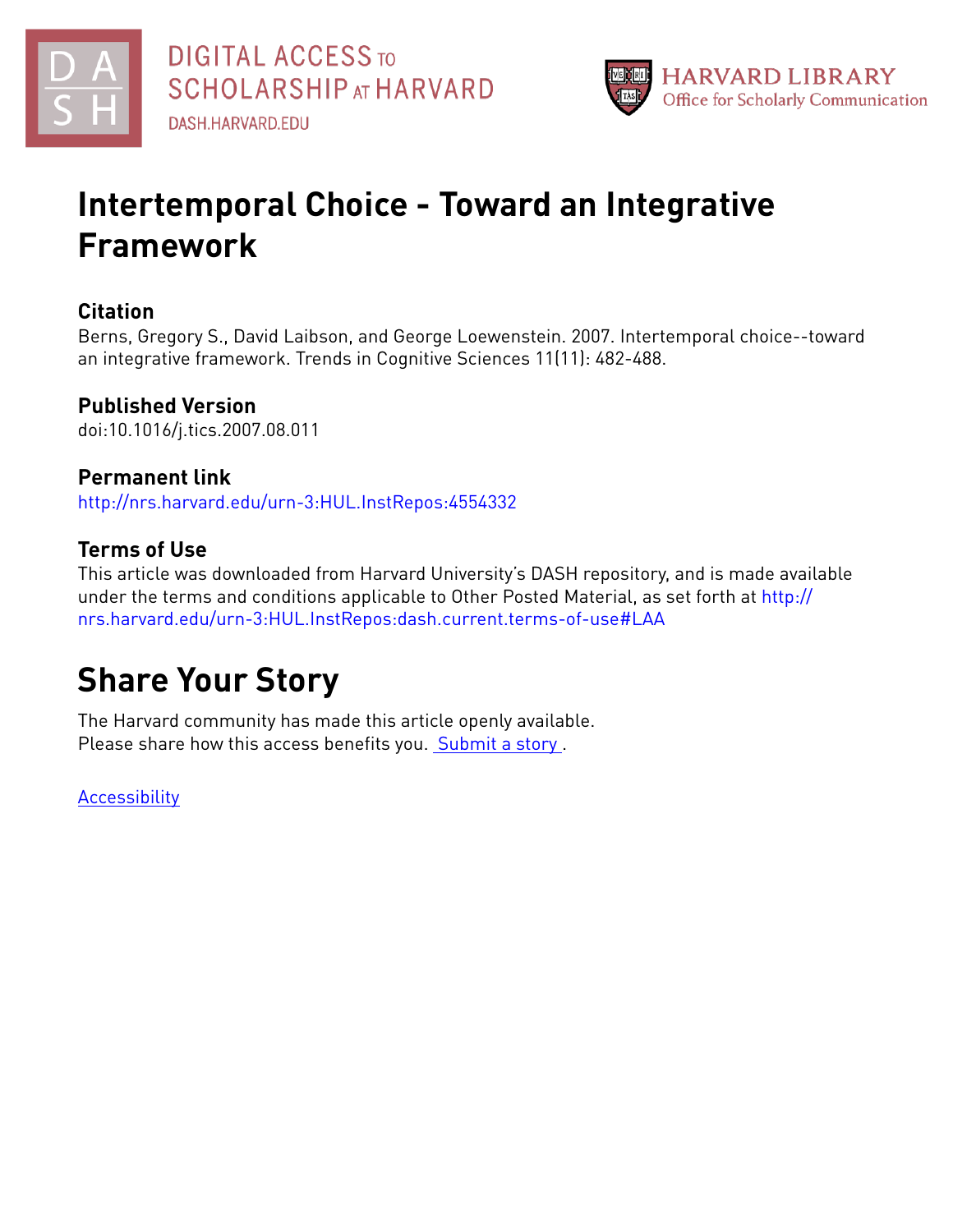1 *Neuroeconomics* 

## 2 3 **Intertemporal choice – toward an integrative framework**

#### 4  $\mathbf{G}$ regory S. Berns<sup>1</sup>, David Laibson $^{\mathsf{2}}$  and George Loewenstein $^{\mathsf{3}}$

5 <sup>1</sup>Department of Psychiatry & Behavioral Sciences, Emory University School of Medicine, Atlanta, GA 30322, USA<br><sup>2</sup>Department of Esseemics, Harvard University, Cambridge, MA 03138, USA

6 <sup>2</sup>Department of Economics, Harvard University, Cambridge, MA 02138, USA

7 <sup>3</sup>Department of Social and Decision Sciences, Carnegie Mellon University, Pittsburgh, PA 15213, USA

8 9 *Corresponding author*: Berns,G. (gberns@emory.edu), Laibson, D. (dlaibson@harvard.edu) and Loewenstein, G. (g120@andrew.cmu.edu).

10 11 12 13 14 15 16 17 18 19 20 21 22 23 24 54 **Intertemporal choices are decisions with consequences that**  69 **play out over time. These choices range from the prosaic –**  55 **how much food to eat at a meal – to life-changing decisions**  57 **about education, marriage, fertility, health behaviors and <sup>1</sup>/<sub>58</sub> savings. Intertemporal preferences also affect policy**  58 **debates about long-run challenges, such as global warming. Historically, it was assumed that delayed rewards were**  60 **discounted at a constant rate over time. Recent theoretical**  62 and empirical advances from economic, psychological and<sub>63</sub> and empirical advances from economic, psychological and<sub>63</sub><br>neuroscience perspectives, however, have revealed a more<sub>c 4</sub> ried oscience perspectives, nowever, nave revealed a more  $64 \over 64$ **decisions. We review and integrate these advances. We**  66 emphasize three different, occasionally mechanisms that are implemented in **representation, anticipation and self-control.**  56 59 61 65 competing $\tilde{67}$ the brain: $\frac{8}{68}$ 

#### 25 26 71 **Economic, psychological and neuroscientific perspectives on**  70 **intertemporal choice**

27 28 29 30 31 32 33 78 Intertemporal choices – decisions with consequences that  $\frac{72}{ }$ play out over time – are important and ubiquitous.<sup>73</sup> Decisions about spending, investments, diet, relationships, 74 fertility, crime and education all contain intertemporal<sub>75</sub> tradeoffs. In this paper, we discuss interrelated<sub>76</sub> perspectives on intertemporal choice from the fields of 77 economics, psychology and neuroscience.

34 35 36 37 38 39 40 41 42 43 44 45 46 47 48 49 94 Until recently, the main contribution of economics to 79 the study of intertemporal decisions was modeling. For 80 nearly 80 years, economists have analyzed intertemporal 81 decisions using the discounted utility (DU) model, which 82 assumes that people evaluate the pleasures and pains<sup>83</sup> resulting from a decision in much the same way that 84 financial markets evaluate losses and gains, exponentially $85$ 'discounting' the value of outcomes according to how 86 delayed they are in time. DU has been used to describe<sub>87</sub> how people actually make intertemporal choices and it has  $98$ been used as a tool for public policy. Policy decisions about $\mathsf{g}\mathsf{g}$ how much to spend on research and development, healthgo and education all depend on the discount rate used to 91 analyze the decision. Indeed, recently the discount rateg2 has proven to be a key parameter in the policy debateg3 about global warming [1].

50 51 52 53 The main contribution of psychology has been to 95 identify, through empirical research, mechanisms underlying intertemporal choice. example, George Ainslie's research on the structure of psychologicalge For97

time discounting posed the first serious challenge to the DU model – specifically to the assumption that people discount the future exponentially [2,3]. The concept of 'hyperbolic time discounting' (explained below) can be considered the first observed pattern of behavior that is inconsistent with DU – a DU 'anomaly'. Subsequent research by both psychologists and economists has identified a wide range of additional anomalies [4–12]. Economists have responded to these findings by constructing new models of intertemporal choice, which incorporate psychological insights, to explain otherwise anomalous patterns of economic behavior [13].

Neuroscience is the most recent entrant into what was already a rich interdisciplinary mix of research. Although still in its infancy, neuroscience research on intertemporal choice has led to an enhanced understanding of how intertemporal choices might be implemented in the brain [14–17], and, as we document, has already begun to inform economic modeling and to provide new clues about productive empirical and theoretical avenues for future research.

## **Time discounting**

The great strengths of the DU model are its simplicity and generality. DU is easy to apply mathematically to any kind of intertemporal choice. According to DU, intertemporal choices are no different from any other type of choices except that some consequences are delayed, and hence must be anticipated and discounted (i.e. reweighted to take account of delay). Much of the research on intertemporal choice has, therefore, focused on the degree to which people anticipate and discount future events.

Numerous experiments in animals, notably rats and pigeons, have shown that under operant conditioning paradigms, the effectiveness of a reinforcer diminishes the further in time it is delayed [18]. In pigeons, for instance, the reinforcement value of three units of reward available in 11 s is approximately equal to the reinforcement value of eight units of reward available after 20 s [19]. The traditional model of intertemporal choice uses 'exponential discounting', in which a reward of magnitude *x* occurring at some time *t* in the future is worth  $\partial x$ , where  $\delta \leq 1$  is a fixed constant (the discount factor). In other words, the value of the reward decays by the same proportion for each minute that its occurrence is delayed. Figure 1 plots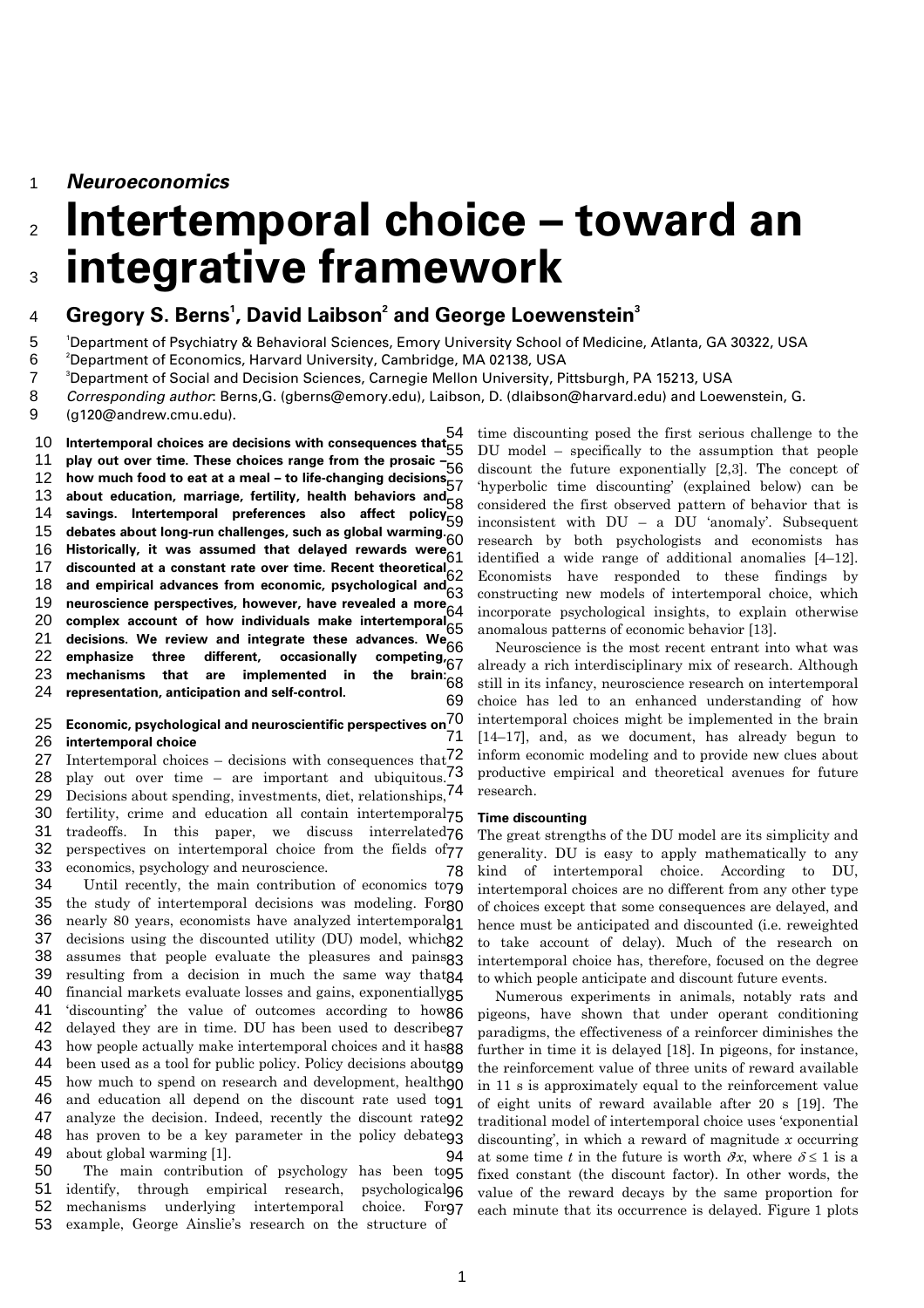1 three different discount functions, including an61 exponential function with  $\delta = 0.95$ . 2 62

3 4 5 6 7 8 9 10 11 12 13 14 15 75 However, the bulk of the evidence (primarily from rats63 and pigeons) suggests that animals discount the future in 64 a non-exponential manner. The most commonly described 65 discounting behavior is hyperbolic, which means that 66 delayed rewards are discounted by functions that are 67 inversely proportional to delay  $-$  for example,  $1/t$  or  $68$ generalizations thereof [18-21]. Hyperboloid discount 69 functions decay at a more rapid rate in the short run than<sup>70</sup> in the long run, so a hyperbolic discounter is more 71 impatient when making short-run tradeoffs than when72 making long-run tradeoffs. Figure 1 also plots a73 hyperboloid [7] and a 'quasi-hyperbolic' discount function 74 (Box 1) [13,22].

16 17 18 19 20 21 22 23 24 25 26 27 28 29 Humans also have been shown to discount the future76 hyperbolically [7,20], and many commentators have 77 implicitly or explicitly drawn connections between the  $78$ patterns of choice displayed by animals and by humans. However, whether the parallel between animals and  $\frac{180}{80}$ humans is a matter of analogy or homology is unclear. Most humans care about, or at least are capable of caring  $\frac{81}{100}$ about, costs and benefits that extend years or even- $\alpha$  decades. By contrast, our nearest evolutionary relatives  $\alpha_4$ have measured discount functions that fall in value nearly 85 to zero after a delay of about one minute. For example, one Stevens *et al.* report that cotton-top tamarin monkeys are  $\frac{86}{27}$ blevens *et al.* Teport that collon-top tamal in moneys are  $87$  unable to wait more than eight seconds to triple the value  $\frac{87}{100}$ of an immediately available food reward [23]. 79 84 88

30 31 32 33 34 35 36 37 38 39 40 41 prefrontal areas [27], and still other studies hav<sup>4</sup>00 42 connected criminality and violent out-of-control behavior\$01 43 to childhood injury to prefrontal regions [28,29]. Human\$02 44 undoubtedly share with other animals the mechanism\$03 45 that produce rapid hyperbolic time discounting, but w<sup>1</sup>04 46 also have the capacity, seemingly enabled by th<sup>205</sup> 47 prefrontal cortex, to make decisions that take account of  $*06$ 48 107  $\frac{120}{100}$ . Some researchers have speculated that the difference  $\frac{89}{100}$ between humans and other animals lies in our ability to 91 form a mental image of, and care about, delayed outcomes.  $[24]$ , and there is widespread agreement that the  $\frac{1}{2}$ prefrontal cortex, which is disproportionately large  $\text{in}_{\text{O4}}$ humans relative to other species, has an important role in $_{\text{Of}}$ this capability. The first clues about the function of the  $^{95}$ prefrontal cortex came from people who experienced $\sigma$ damage to it, either through accident, stroke or frontal lobotomy  $[24-26]$ . Studies have traced the development of  $\alpha$ self-control capabilities in children to the maturation of much longer span of time. 90 99

49 All of these pieces of evidence, as well as the common 08 50 observance in humans of extremes in apparent regard (of 09 51 disregard) for the future, have led to a perspective that it 10 52 both new and old. According to this perspective, time11 53 discounting in humans results from the interaction of  $tw\delta$ 12 54 systems, one which is capable of anticipating and caring13 55 about the distant future, and the other which is much 14 56 more oriented toward the present. Empirical support for 15 57 such a perspective comes from a recent study in which16 58 subjects' brains were scanned while they made choice\$17 59 between smaller money amounts that could be received 18 60 earlier and large amounts that could be received later [14].19

Some of the choices were between an immediate and a delayed payment, and others were between delayed and even more delayed payments. The researchers found that prefrontal regions were involved in all intertemporal choices (relative to rest) but that the mesolimbic dopamine system and associated regions were involved only in choices with an immediate outcome. Moreover, when immediate payment was one of the options, the relative activation of the two regions (prefrontal or dopamine) was a significant predictor of choice. This research lends support to the idea that hyperbolic time discounting results from the splicing of two systems with different perspectives toward the future, and that the prefrontal cortex has an especially important role in implementing more patient preferences. However, it does not provide definitive evidence of causal relationships, because the data are purely correlational.

## **Other dimensions of intertemporal choice**

Time discounting might be the most frequently studied aspect of intertemporal choice, but it is only one of several dimensions that come into play. In this section, we discuss three other mechanisms that, prior research suggests, have an especially important role in intertemporal choice: 'anticipation', 'self-control' and 'representation'. Anticipation refers to an individual's propensity to imagine, and experience pleasure and pain in anticipation of, a future event. Self-control refers to the tensions that people experience when they attempt to implement a farsighted decision in the presence of immediate temptation. Representation refers to the way that the brain interprets or frames a set of choices. Representation often happens first in a decision time-line, but we discuss representation last because less is known about this component of intertemporal decision making. Although these mechanisms, in some situations, come into competition with time discounting, in other situations they contribute to it. Indeed, as touched upon above, there is some question of whether these are the mechanisms underlying time discounting.

### *Anticipation*

The classical economic model of intertemporal choice assumes that choices have no utility consequences other than the consumption events that result from those choices. For example, the pleasure of a decadent meal is assumed to arise from the meal itself and not the awareness, before the event, that it will take place. In practice, however, when a plan is made in advance – for instance a dinner reservation – there is a waiting period during which the future outcome is anticipated. Moreover, this period of anticipation might have its own affective consequences for the actor. The period between decision and outcome has received relatively little consideration from economic researchers because economic models typically do not treat purely mental events as intrinsic sources of utility [30].

From a behavioral perspective, however, both animals and humans experience subjective changes in mental state associated with this continuous period of anticipation. When rats are conditioned to associate a neutral stimulus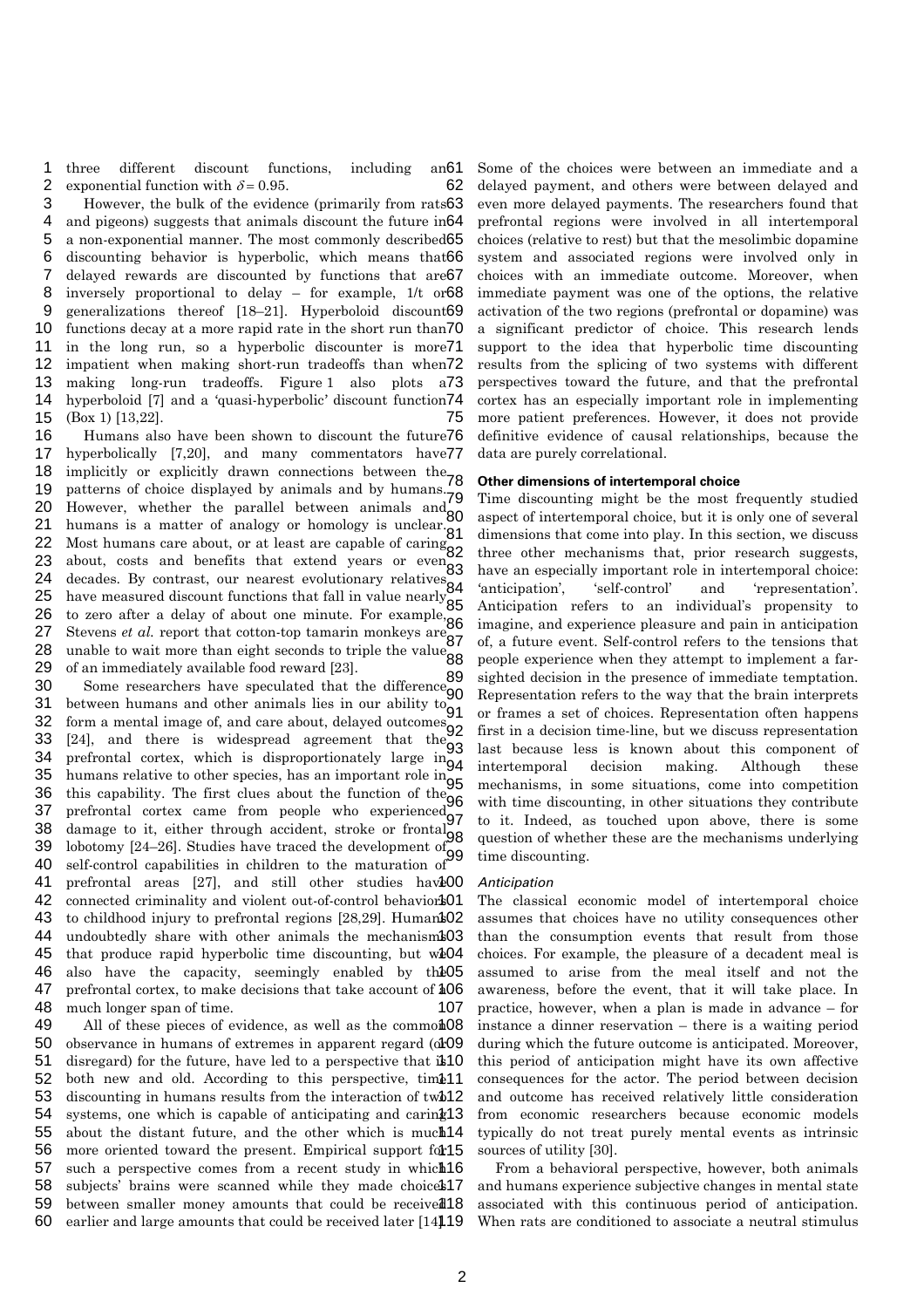with a noxious outcome (a loud noise), they enter a state of 60 physiological arousal between the stimulus and outcome.61 The degree of arousal is associated with their tendency to 62 'startle' in response to the noise. Hence, the startle<sup>63</sup> response serves as a measure of the degree of learning 64 that has occurred [31,32]. Humans display similar states65 1 2 3 4 5 6 7 8 9 10 11 12 13 72 of arousal, which can be indexed by the galvanic skin66 conductance response (GSR) [33]. When the anticipation 67 period is extended, the arousal level can assume complex68 forms, including an initial surprise effect when the 69 individual first becomes aware of the impending outcome70 and a ramp-up to the time when the outcome is expected 71 to occur [34,35].

14 15 16 17 18 19 20 21 22 23 24 25 26 27 28 29 30 31 32 33 92 The anticipation of an outcome can lead to physiological<sup>73</sup> arousal, but does this state of anticipation enter into the 74 decision-making process? Under certain circumstances it 75 does. Consideration of the anticipation of a particularly 76 pleasurable event, such as the promise of a kiss from a77 movie star, or the dread of something painful, such as an78 electric shock, often enters into the decisions that people79 make; for example, causing them to get unpleasant 80 outcomes over with quickly to eliminate what otherwise81 would be an aversive period of waiting [36,37], behavior 82 that is contrary to the most basic prediction of the DU83 model, assuming that people discount the future. A concise 84 explanation of this phenomenon is that anticipation can 85 confer utility (or disutility) in, and of, itself. Human 86 neuroimaging data demonstrate that activity in regions87 associated with the experience of pain increases in 88 anticipation of delayed painful stimuli [38-44], and the 89 degree of this anticipatory activity correlates with the 90 degree to which an individual chooses to expedite91 unpleasant outcomes [36].

34 35 36 37 38 39 40 41 short interval between the cue and the outcome in thes<sup>\$00</sup> 42 experiments, it is difficult to ascertain whether the 01 43 activity is in response to the initial cue or the waitin  $22$ 44 103 Anticipatory responses to appetitive stimuli are also 93 common in neural systems, although these tend to be in 94 different regions than for aversive stimuli. Anticipatory 95 activity in the ventral striatum and orbitofrontal cortex96 has been associated with the prospect of receiving a 97 financial windfall [45–47], beautiful faces [48] and 98 pleasant-tasting drinks [49-51]. Because of the relatively 99 period.

#### 45 *Self-control*

104

46 It is often difficult to wait for a delayed reward when a 105 47 immediately gratifying alternative is available. For06 48 instance, quitting smoking is difficult because cigarette<sup>\$07</sup> 49 50 51 wherein people initially decide to take a far-sighted cours<sup>\$10</sup> 52 of action – quitting smoking – but subsequently succum $\frac{11}{1}$ 53 to temptation [20]. Preference reversals are observable<sup>12</sup> 54 55 theory, and they occur in a wide variety of circumstances.14 56 Although it is possible, as we shall see, to modify the 15 57 discount function in a way that explains preference<sup>16</sup> 58 reversals, the core mechanism might be generated  $b\frac{1}{2}$ 59 118 119 are available at every news-stand and drug stord.08 Situations such as this can lead to 'preference reversals', 109 phenomena that point to the weaknesses of standard DU13 phenomena other than the discount function.

Successful implementation of a far-sighted plan of behavior, such as ending a bad habit, thus involves at least two distinct components. First, the individual needs to make an initial far-sighted decision, which is likely to depend on the ability to anticipate future consequences. Second, she needs to resist short-run temptations, which will undermine her ability to implement that decision. Any successful model of intertemporal choice should incorporate features that accurately describe the tug of war between long-run ('virtuous') intentions and short-run temptations.

As a benchmark, the DU model fails this descriptive challenge. As Samuelson [52] noted, the DU model (with exponential discounting) implies that resolutions once made are never broken. Economists refer to this property as dynamic consistency. Anyone who follows the exponential discounting model will be dynamically consistent – they will never change their state-contingent preferences. Plans or preferences made for the future will be the same as decisions executed at the moment of action. In this framework, resolutions to quit smoking or stick to a diet are always carried out (unless new decision-relevant information arrives).

Real people don't have such exquisite self-command [20,53]. Most people experience preference reversals: plans made at one date are broken at some later date. For instance, estimates of relapse rates exceed 50% during the first year after quitting smoking. Many other types of behavior illustrate this tendency to backslide, including credit card spending, exercise and nutrition [54–56]. Beginning with the groundbreaking work of Ainslie [2,20], these types of effects have been integrated into models of time discounting.

The exponential discounting model counterfactually rules out preference reversals. However, any other discounting behavior has the potential to generate preference reversals, which economists refer to as dynamic inconsistency. This potential was first discussed by Samuelson [52] and then developed by others [22,57]. Most research has focused on the class of hyperbolic [2,7] and quasi-hyperbolic discount functions [13], which predict that agents will make patient plans and then break them at the moment of execution (Box 1).

## *Representation*

Economic analysis assumes that how a choice is represented is an objective matter. But, in fact, it is possible to mentally represent the same situation in a variety of different ways [82]. People use a wide range of choice heuristics to make the decisions they face and which heuristics come into play depends crucially on how they construe these decisions [83,84]. As a result, differences in context or in the way that a decision is 'framed' or cognitively construed can have an impact on the intertemporal tradeoffs that people make.

A child's ability to delay gratification depends on the manner in which the child is instructed to mentally represent a reward [9,85]. When given a choice between an immediate single pretzel or two delayed pretzels, children were more likely to wait if instructed to represent the pretzel in pallid or unappealing terms – for instance,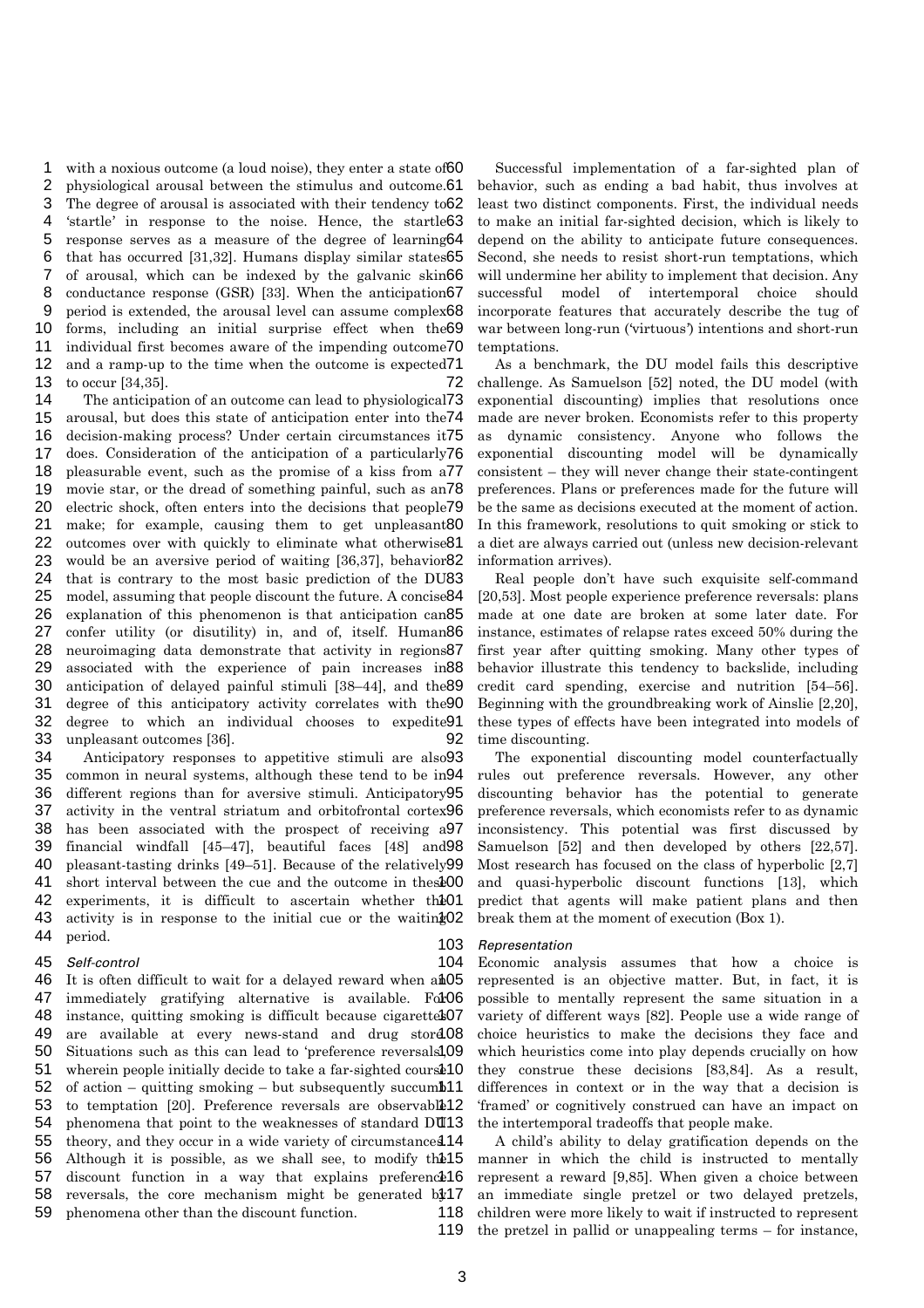as 'little brown logs' – than if they were to represent the 61 pretzel in consumatory terms - 'yummy, tasty'. In 62 research with adults, Wilson and Daly [86] found that 63 1 2 3  $\overline{A}$ 5 6 7 8 9 10 11 71 showing male subjects photographs of attractive females 64 raises the male subjects' monetary discount rates. Wilson 65 and Daly's results show that reproductively salient stimuli66 change the way that individuals evaluate time-dated 67 monetary rewards, possibly by creating a general sense of 68 urgency or by generating emotional arousal, which 69 increases the relative strength of the impatient affective 70 reward systems.

12 13 14 15 16 17 18 19 20 21 22 23 24 25 26 27 87 A variety of studies have shown that framing an72 intertemporal choice in a fashion that draws more73 attention to the need to wait during the delay interval<sup>74</sup> tends to produce steeper time discounting - less75 willingness to delay. For example, subjects are much less76 willing to delay gratification when they made a choice that 77 was expressed in terms of delay than when the same 78 choice was expressed in terms of speed-up or simply as a79 choice between outcomes at two different points in time 80 [37]. More recently, several studies have shown that 81 people tend to display flatter time discounting when the 82 delay interval of an intertemporal choice is presented in 83 terms of dates – for example, *x* today or *y* on a particular 84 date – than when expressed in terms of a delay interval -85 for example,  $x$  today or  $y$  after a wait of  $z$  days (where the  $86$ interval in the two choices is equal) [87].

28 29 30 31 32 33 34 35 36 Given the complexities of many decisions, people often 88 simplify the process of decision making by drawing from  $a_{20}^{89}$ toolbox of different choice heuristics – simple rules  $\sigma_{\mathbf{Q}_1}^{0}$ choice that dictate what to do in a particular situation 92 [83]. Examples of choice heuristics might include 'pick 93 what the last person picked' or 'pick what you picked last<sup>94</sup> time (unless it turned out bad)'. If the representation of  $95$ the choice affects the selection of choice heuristics, then  $96$ representation will have an impact on decision making. 91 97 **98** 

37 38 employ is to choose sequences of outcomes that improv<sup>400</sup> 39 over time – a pattern of choice that effectively results  $i\frac{1}{2}$ 40 'negative time preference': subjects prefer to have the  $^{102}_{62}$ 41 smaller rewards early and the larger rewards later $\frac{100}{104}$ 42 contrary to what the DU model would predict. However, 05 43 whether a particular intertemporal choice is represented 06 44  $45$  can depend on relatively subtle factors. In the first<sub>00</sub>  $108$ 46 demonstration of this point, Prelec and Loewenstein  $[88]$ <sup>1</sup>0 47 48 consume a fancy French dinner on the following weekend<sup>12</sup> 49 or on a weekend one month later. Most subjects chose  $\frac{1}{2}$  $50$  have the French dinner on the earlier date. However  $15$ 51 when the decision was represented as a sequence of two  $16$ 52 53 home on one weekend and eat the fancy dinner on  $th<sup>18</sup>$  $54$  other, a majority of subjects now chose to delay the fancy  $^{119}_{20}$ 55 French dinner to the later date. Later research found that  $21$ 56 the more coherent a sequence was made to seem, the more 22 57 probable subjects were to opt for improving sequences [89].23 124 One important choice heuristic that people seem to 99 as a sequence, and hence whether this heuristic is applied  $07<sub>0</sub>$ asked some subjects to hypothetically choose whether to 11 events on fixed dates, where subjects could choose to eat at 17 103 ্†09  $114$ 120

#### 58 **Conclusion**

59 The research reviewed above identifies three operation\$26 60 that affect intertemporal choice. Anticipation produce 327

immediate hedonic consequences, even when the anticipated consumption event is delayed in time. Selfcontrol is used to resist temptations to reverse patient plans. Representations evoke specific choice heuristics that increase or decrease the salience of delayed rewards and make waiting more or less aversive. Any comprehensive account of intertemporal choice should incorporate all of these mechanisms. At the moment, we know little about how these mechanisms interact, which should be a priority for future research. At the most general level, it is important to determine whether the brain has one all-purpose time discounting mechanism or whether the brain draws upon different systems, each with its own occasionally competing time perspective.

Although the new models of intertemporal choice are more realistic than the DU model they are intended to replace, the increased realism has come at the expense of simplicity. Researchers face a familiar conflict between parsimony and realism. We hope that the interactions among economists, psychologists and neuroscientists will identify basic neural mechanisms that explain a wide range of empirical regularities. We believe that models with multiple interacting/competing neural mechanisms represent the most promising research frontier (Box 2). Such models are characterized by at least two classes of neural systems – patient systems that implement cool, analytic preferences and impatient systems that implement hot, affective preferences.

## **Acknowledgements**

We would like to gratefully acknowledge discussions of these issues with Jonathan Cohen, Keith Ericson and Sam McClure, the input of our editor and three anonymous referees, and the support of the National Institute on Drug Abuse (R01 DA016434 and R01 DA20116 to G.S.B.) and the National Institute on Aging (P30 AG012810 and P01 AG005842. to D.L.).

### **References**

1 Dasgupta, P. (2006) *Comments on the Stern Review's Economics of Climate Change*, Cambridge University Press

2 Ainslie, G. (1975) Specious reward: a behavioral theory of impulsiveness. *Psychol. Bull.* 82, 463–496

3 Rachlin, H. and Green, L. (1972) Commitment, choice and selfcontrol. *J. Exp. Anal. Behav.* 17, 15–22

4 Green, L. *et al.* (1981) Preference reversal and self-control: choice as a function of reward amount and delay. *Behav. Anal. Lett.* 1, 43–51

5 Green, L. *et al.* (1997) Rate of temporal discounting decreases with amount of reward. *Mem. Cognit.* 25, 715–723

6 Frederick, S. *et al.* (2002) Time discounting and time preference: a critical review. *J. Econ. Lit.* 40, 351–401

7 Loewenstein, G. and Prelec, D. (1992) Anomalies in intertemporal choice: evidence and an interpretation. *Q. J. Econ.* 107, 573–597

8 Loewenstein, G. and Thaler, R. (1989) Anomalies: intertemporal choice. *J. Econ. Perspect.* 3, 181–193

9 Metcalfe, J. and Mischel, W. (1999) A hot/cool-system analysis of delay of gratification: dynamics of willpower. *Psychol. Rev.* 106, 3– 19

10 Mischel, W. *et al.* (1989) Delay of gratification in children. *Science* 244, 933–938

11 Rachlin, H. (2000) *The Science of Self-Control*, Harvard University Press

12 Thaler, R.H. (1981) Some empirical evidence on dynamic inconsistency. *Econ. Lett.* 8, 201–207

13 Laibson, D.I. (1997) Golden eggs and hyperbolic discounting. *Q. J. Econ.* 62, 443–477

14 McClure, S.M. *et al.* (2004) Separate neural systems value immediate and delayed monetary rewards. *Science* 306, 503–507

125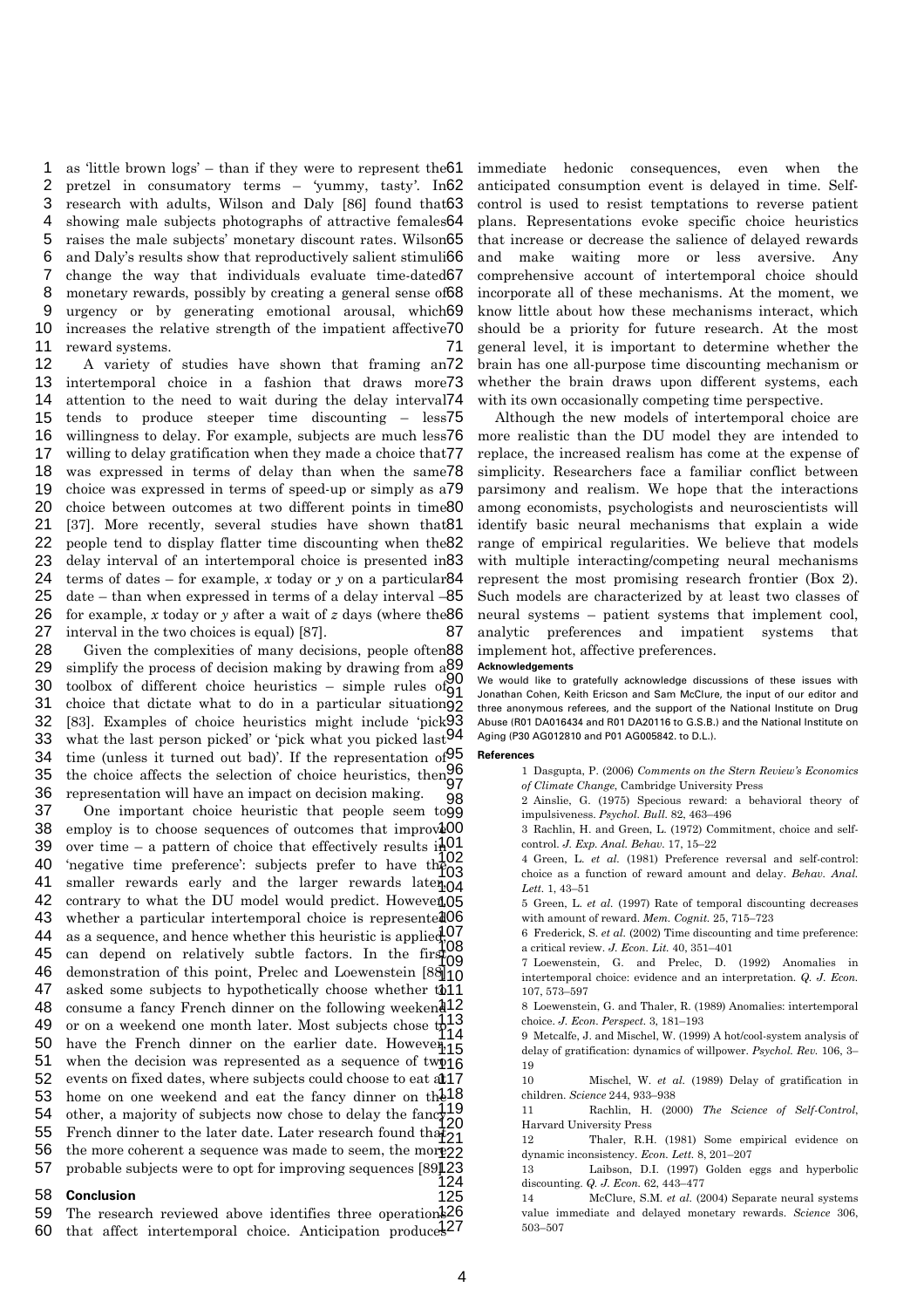15 Montague, P.R. and Berns, G.S. (2002) Neural 74 economics and the biological substrates of valuation. *Neuron* 36, 28 26 Lhermitte, F. (1986) Human autonomy and the 01 29 frontal lobes. 2. Patient behavior in complex and social situation 102 30 - the environmental dependency syndrome. Ann. Neurol. 19,0 32 27 Durston, S. *et al.* (2002) A neural basis for th**105 34** 28 Raine, A. *et al.* (1997) Brain abnormalities in 35 murderers indicated by positron emission tomography. *Bio*<sup>1</sup>. 38 *gray* matter in unsuccessful criminal psychopaths. *Biol. Psychiatr* 40 30 Loewenstein, G. (2006) Pleasures and pains dr 42 31 Gewirtz, J.C. and Davis, M. (2000) Using Pavlovian 43 higher-order conditioning paradigms to investigate the neural 44 substrates of emotional learning and memory. *Learn. Mem.* **1**,17 47 models and human cognitive psychophysiology. *J. Affect. Disord*.20 55 35 Björkstrand, P.A. (1975) Electrodermal responses. 56 subject control and delay of aversive stimulation. *Biol. Psychol.* **3**. 60 37 Loewenstein, G. (1987) Anticipation and the  $62$  38 Ploghaus, A. *et al.* (1999) Dissociating pain from it  $35$ **64** 39 Ploghaus, A. *et al.* (2000) Learning about pain: th**137** 65 *c.*  neural substrate of the prediction error for aversive events. *Pro* 138  $69$  41 Ploghaus, A. *et al.* (2003) Neural circuitry underlyin $\frac{1}{2}42$ 70 pain modulation: expectation, hypnosis, placebo. *Trends Cogn. Scl.* 76 78<br><sub>the</sub>79  $80$ 83 85 with an adjusting-delay procedure. *J. Exp. Anal. Behav.* 49, 37–47 88 90 93 95 98 100 104 106 109 112 114 118 121 124 with different interstimulus intervals. *Biol. Psychol.* 1, 189–200 127 130  $132$ <sub>th</sub>  $33$ 134 136 139 141 144 265–284 16 Montague, P.R. *et al.* (2006) Imaging valuation<sup>77</sup> models in human choice. *Annu. Rev. Neurosci.* 29, 417–448 17 Schultz, W. (2006) Behavioral theories and neurophysiology of reward. *Annu. Rev. Psychol.* 57, 87–115 18 Herrnstein, R.J. (1961) Relative and absolute 81 strength of response as a function of frequency of reinforcement. *J. Exp. Anal. Behav.* 4, 267–272 19 Mazur, J.E. (1988) Estimation of indifference points 84 20 Ainslie, G. (1992) *Picoeconomics: The Strategic*  86 *Interaction of Successive Motivational States Within the Person*, 87 Cambridge University Press 21 Chung, S-H. and Herrnstein, R.J. (1967) Choice and 89 delay of reinforcement. *J. Exp. Anal. Behav.* 10, 67–74 22 Phelps, E.S. and Pollak, R.A. (1968) On second-best 91 national saving and game-equilibrium growth. *Rev. Econ. Stud.* 35, 185–199 23 Stevens, J.R. *et al.* (2005) The ecology and evolution 94 of patience in two New World monkeys. *Biol. Lett.* 1, 223–226 24 Cottle, T.J. and Klineberg, S.L. (1974) *The Present of*  96 Things Future: Explorations of Time in Human Experience, Free<sup>97</sup> Press 25 Damasio, A.R. (1994) *Descartes' Error: Emotion,*  99 *Reason, and the Human Brain*, G.P. Putnam 335–343 development of inhibitory control. *Dev. Sci.* 5, F9–F16 *Psychiatry* 42, 495–508 29 Yang, Y. *et al.* (2005) Volume reduction in prefront**al10** 57, 1103–1108 information. *Science* 312, 704–706 257–266 32 Lang, P.J. *et al.* (2000) Fear and anxiety: animal<sup>119</sup> 61, 137–159 33 Fredrikson, M. and Ohman, A. (1979) Cardiovascular 22 182 and electrodermal responses conditioned to fear-relevant stimul.23 *Psychophysiology* 16, 1–7 34 Ohman, A. (1974) Orienting reactions, expectancy 25 learning, and conditioned responses in electrodermal conditioning 26 113–120 36 Berns, G.S. *et al.* (2006) Neurobiological substrates  $d31$ dread. *Science* 312, 754–758 valuation of delayed consumption. *Econ. J.* 97, 666–684 anticipation in the human brain. *Science* 284, 1979–1981 *Natl. Acad. Sci. U. S. A.* 97, 9281–9286 40 Porro, C.A. *et al.* (2002) Does anticipation of pain 40 affect cortical nociceptive systems? *J. Neurosci.* 22, 3206–3214 7, 197–200 107

42 Salomons, T.V. *et al.* (2004) Perceived controllabilit<sup>1</sup>/45 modulates the neural response to pain. *J. Neurosci.* 24, 7199–720 $\hat{\mathbf{3}}\mathbf{46}$ 

43 Wager, T.D. *et al.* (2004) Placebo-induced changes in fMRI in the anticipation and experience of pain. 75 *Science* 303, 1162–1167

> 44 Koyama, T. *et al.* (2005) The subjective experience of pain: where expectations become reality. *Proc. Natl. Acad. Sci. U.*  79 *S. A.* 102, 12950–12955

45 Breiter, H.C. *et al.* (2001) Functional imaging of neural responses to expectancy and experience of monetary gains and losses. 82 *Neuron* 30, 619–639

46 Delgado, M.R. *et al.* (2000) Tracking the hemodynamic responses to reward and punishment in the striatum. *J Neurophysiol.* 84, 3072–3077

47 Knutson, B. *et al.* (2001) Anticipation of increasing monetary reward selectively recruits nucleus accumbens. *J. Neurosci.* 21, RC159

48 Aharon, I. *et al.* (2001) Beautiful faces have variable reward value: fMRI and behavioral evidence. *Neuron* 32, 537–551

49 Berns, G.S. *et al.* (2001) Predictability modulates human brain response to reward. 92 *J. Neurosci.* 21, 2793–2798

> 50 Pagnoni, G. *et al.* (2002) Activity in human ventral striatum locked to errors of reward prediction. Nat. Neurosci. 5, 97–98

> 51 McClure, S.M. *et al.* (2003) Temporal prediction errors in a passive learning task activate human striatum. *Neuron* 38, 339–346

> 52 Samuelson, P.A. (1937) A note on measurement of utility. *Rev. Econ. Stud.* 4, 155–161

> 53 Schelling, T.C. (1984) *Choice and Consequence*, Harvard University Press

> 103 54 Della Vigna, S. and Malmendier, U. (2006) Paying not to go to the gym. *Am. Econ. Rev.* 96, 694–719

> 55 Shui, H. and Ausubel, L.M. (2004) *Time Inconsistency in the Credit Card Market*, Mimeo

56 Read, D. and van Leeuwen, B. (1998) Predicting hunger: the effects of appetite and delay on choice 108 . *Organ. Behav. Hum. Decis. Process.* 76, 189–205

57 Strotz, R.H. (1956) Myopia and inconsistency in dynamic utility maximization. 111 *Rev. Econ. Stud.* 23, 165–180

58 Akerlof, G.A. (1991) Procrastination and obedience. 113 *Am. Econ. Rev.* 81, 1–19

59 O'Donoghue, T. and Rabin, M. (1999) Doing it now or later. *Am. Econ. Rev.* 89, 103-124

116 60 Angeletos, G-M. *et al.* (2001) The hyperbolic consumption model: calibration, simulation, and empirical evaluation. *J. Econ. Perspect.* 15, 47–68

61 Giordano, L.A. *et al.* (2002) Mild opioid deprivation increases the degree that opioid-dependent outpatients discount delayed heroin and money. *Psychopharmacology (Berl.)* 163, 174–

123 62 Mitchell, S.H. (2004) Effects of short-term nicotine deprivation on decision-making: delay, uncertainty and effort discounting. *Nicotine Tob. Res.* 6, 819-828

126 63 Field, M. *et al.* (2006) Delay discounting and the behavioural economics of cigarette purchases in smokers: the 128 effects of nicotine deprivation. *Psychopharmacology (Berl.)* 186, 255–263

64 Baumeister, R.F. and Heatherton, T.F. (1996) Self-131 regulation failure: an overview. *Psychol. Inq.* 7, 1–15

 65 Loewenstein, G. (1996) Out of control: visceral 133 influences on behavior. *Organ. Behav. Hum. Decis. Process.* 65, 272–292

66 Bernheim, B.D. and Rangel, A. (2004) Addiction and cue-triggered decision processes. *Am. Econ. Rev.* 94, 1558–1590

67 Pavlov, I.P. (1927) *Conditioned Reflexes*, Oxford University Press

68 Siegel, S. (1979) The role of conditioning in drug tolerance and addiction. In *Psychopathology in Animals: Research and Treatment Implications* (Keehn, J.D., ed.), pp. 143–168, Academic Press

143 69 Laibson, D.I. (2001) A cue-theory of consumption. *Q. J. Econ.* 66, 81–120

70 Bonson, K.R. *et al.* (2002) Neural systems and cueinduced cocaine craving. *Neuropsychopharmacology* 26, 376–386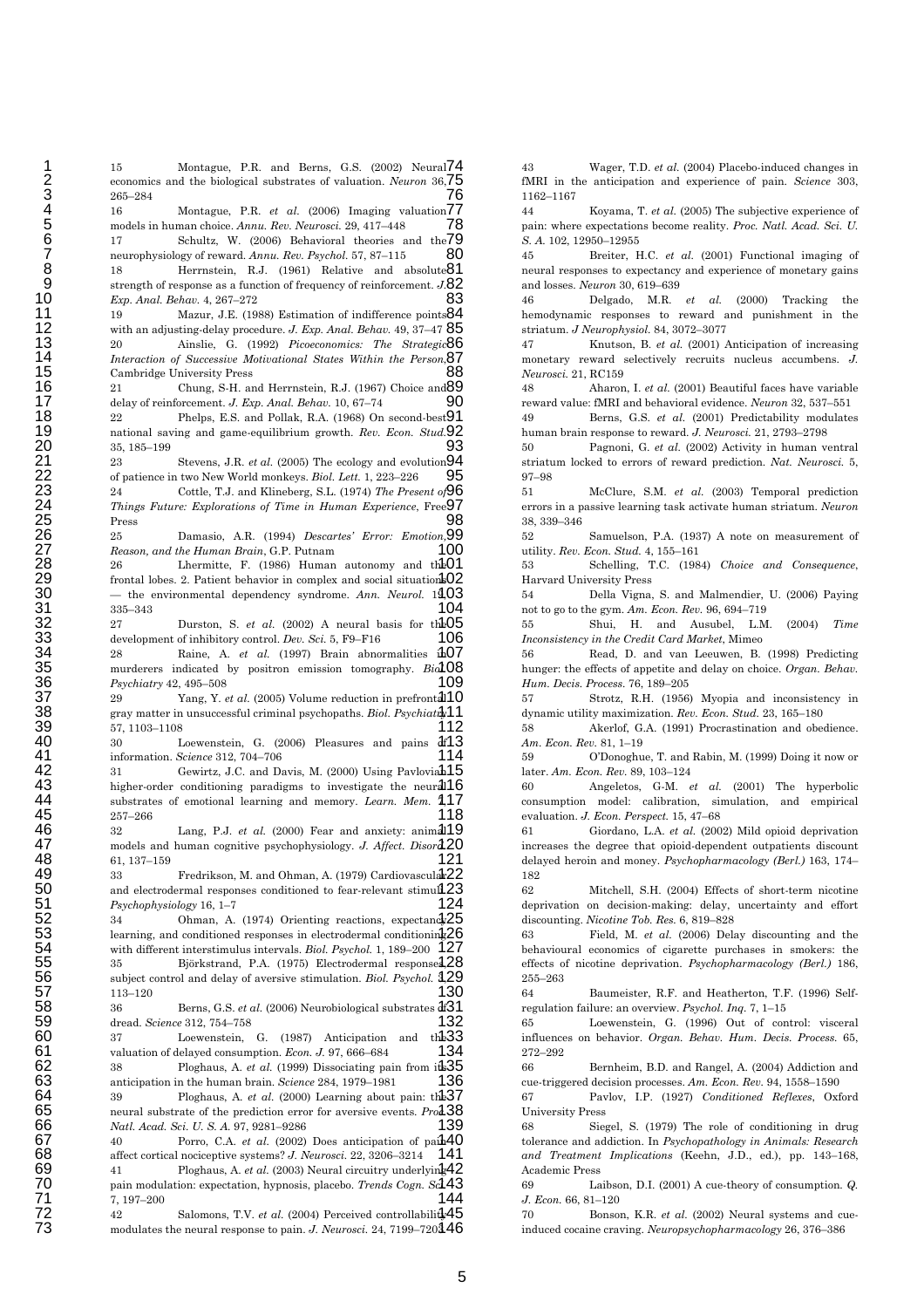| )<br>1<br>1                  |
|------------------------------|
|                              |
|                              |
|                              |
|                              |
|                              |
|                              |
| 4567890                      |
|                              |
|                              |
|                              |
|                              |
|                              |
| 11111111<br>234567<br>567890 |
|                              |
|                              |
|                              |
|                              |
|                              |
|                              |
|                              |
|                              |
|                              |
|                              |

71 Brody, A.L. *et al.* (2002) Brain metabolic changes during cigarette craving. *Arch. Gen. Psychiatry* 59, 1162–1172 27 30 33 36 39 41 43 45 48 50 51 72 Garavan, H. *et al.* (2000) Cue-induced cocaine 28 craving: neuroanatomical specificity for drug users and drug $29$ stimuli. *Am. J. Psychiatry* 157, 1789–1798 73 George, M.S. *et al.* (2001) Activation of prefrontal **31** Heuristics that Make us Smart, Oxford University Press cortex and anterior thalamus in alcoholic subjects on exposure to 32 alcohol-specific cues. *Arch. Gen. Psychiatry* 58, 345–352 74 Grant, S. *et al.* (1996) Activation of memory circuits 34 during cue-elicited cocaine craving. *Proc. Natl. Acad. Sci. U. S. A.* 35 93, 12040–12045 75 Kilts, C.D. *et al.* (2001) Neural activity related to 37 drug craving in cocaine addiction. *Arch. Gen. Psychiatry* 58, 334– 341 76 Fudenberg, D. and Levine, D. (2006) A dual self<sup>40</sup> model of impulse control. *Am. Econ. Rev.* 96, 1449–1476 77 Thaler, R.H. and Shefrin, H.M. (1981) An economic<sup>42</sup> theory of self-control. *J. Polit. Econ.* 89, 392–406 78 Gul, F. and Pesendorfer, W. (2001) Temptation and self-control. *Econometrica* 69, 1403–1435 79 Carter, C.S. *et al.* (1998) Anterior cingulate cortex, **46** events. error detection and the on-line monitoring of performance. *Science* 47 280, 747–749 80 Botvinick, M.M. *et al.* (2001) Conflict monitoring and **49** cognitive control. *Psychol. Rev* 108, 624–652

26 81 Aron, A.R. *et al.* (2004) Inhibition and the right inferior frontal cortex. *Trends Cogn. Sci.* 8, 170–177 82 Kahneman, D. *et al.* (1982) *Judgment under Uncertainty: Heuristics and Biases*, Cambridge University Press 83 Gigerenzer, G. and Todd, P.M. (1999) *Simple*  32 84 Gilovich, T. *et al.* (2002) *Heuristics and Biases: The Psychology of Intuitive Judgment*, Cambridge University Press 85 Mischel, W. and Underwood, B. (1974) Instrumental ideation in delay of gratification. *Child Dev.* 45, 1083–1088 86 Wilson, M. and Daly, M. (2004) Do pretty women inspire men to discount the future? *Proc. R. Soc. Lond. B. Biol. Sci.* 38 271(Supplement), 177–179 87 Read, D. *et al.* (2005) Four score and seven years from now: the "date/delay effect" in temporal discounting. *Manage. Sci.* 51, 1326–1335 42 88 Prelec, D. and Loewenstein, G. (1993) Preferences for sequences of outcomes. *Psychol. Rev.* 100, 91–108 44 89 Ariely, D. and Carmon, Z. (2000) Gestalt characteristics of experiences: the defining features of summarized *J. Behav. Decis. Making* 13, 191–201 90 McClure, S.M. *et al.* (2007) Time discounting for primary rewards. *J. Neurosci.* 27, 5796–5804 49 91 Glimcher, P. *et al.* (2007) Neuroeconomic studies of impulsivity: now or just as soon as possible? *Am. Econ. Rev.* 97, 142–147

#### 52 **Box 1. Modeling preference reversals**

53 54 55 56 57 58 59 60 61 62 63 64 65 Standard economic theory assumes that individuals (agents) have preferences that are stable through time. In this context a preference refers to a rank ordering of outcomes, or choices, that an individual makes. For example, a person might be said to prefer tea over coffee. However, actions speak louder than words and simply professing such a preference is no guarantee that, given a choice, such an individual would actually choose tea. Because of the hidden nature of preferences, eliciting choices (e.g. through forced-choice or willingness-to-pay) is the only reliable way to measure preferences. Even so, individuals often exhibit reversals in their apparent preferences when it comes to delayed outcomes. Dieting, for example, often falls into this trap of preference reversals. An individual makes a New Year's resolution to lose weight (a temporally remote outcome), but when confronted with the deliciousness of food, changes his mind (a temporally immediate outcome). Such preference reversals can be modeled in terms of a non-exponential discount function. Assume that an economic agent has a quasi-hyperbolic discount function: 1, *β·δ, β·δ<sup>ª</sup>, β·δ<sup>3</sup>, …..* (Figure 1). In general, this discount function is parameterized with 0 < *β* < 1 and 0 < *δ* < 1, but to simplify the illustrative example, set  $\beta$  = 1/2 and  $\delta$  = 1, so the discount function takes the form 1, 1/2, 1/2, 1/2, ...,. Immediate payoffs have a weight of one and all future payoffs have a weight of 1/2. Assume that an investment activity has an immediate cost of four and a delayed benefit of six. When the investment opportunity is distant in time, the agent plans to undertake the investment because  $1/2(-4) + 1/2(6) = 1$ . However, when the moment of action arises, the agent changes her mind because  $1(-4) + 1/2(6) = -1$ .

66 67 68 69 If agents anticipate such preference reversals [57], they might find ways to commit themselves in advance – for instance, scheduling an appointment to exercise with a trainer or putting their saving into illiquid accounts [13]. If agents fail to anticipate their preference reversals, they might engage in patently self-defeating behaviors, such as perpetually paying monthly dues at a gym that they never attend [54] or, more generally, procrastinating [58,59].

70 71 72 73 74 75 76 The predictions of the basic hyperbolic discounting model have been experimentally and empirically validated [20,60]. But the basic hyperbolic discount function provides only a partial account of intertemporal preferences [6]. Most importantly, temporal immediacy of rewards is only one of many factors that seem to produce impulsivity. Other factors include sensory proximity – the sight, sound, smell or touch of a desired reward – and the activation of drive states, such as hunger, thirst or sexual arousal. Thus, for example, mild opioid deprivation in a population of heroin-addicted outpatients produces greater discounting of monetary rewards [61]. Likewise, nicotine deprivation among smokers also produces greater monetary discounting [62,63]. People often lose control in the 'heat of the moment' or when willpower is depleted [64].

77 78 79 Although preference reversals are often attributed to hyperbolic time discounting, they can also result from other mechanisms (which themselves, in some cases, can help to explain hyperbolic time discounting). Three (overlapping) categories of mechanisms are visceral influences, cue-contingent influences and temptation preferences.

80 81 82 83 84 85 86 Visceral influences are associated with emotion and affect, and are directly related to changes in drive state. Visceral preferences are generated by immediate biological imperatives – for instance, thirst, hunger, sexual arousal, exhaustion, pain, the need to physically dominate an opponent, or fear for physical safety. Loewenstein has argued that visceral needs often overwhelm other goals and produce short-sighted behavior [65]. This assumption has also been adopted in a two-state decision-making model [66]. In the cold state, the decision-maker is guided by forward-looking rational deliberations. In the hot state, the decision-maker is completely controlled by her myopic visceral needs. Hence, highly impatient behavior would be associated with time periods in which the visceral preferences are dominant, explaining many addictive behaviors, including excess use of an addictive substance and relapse after detoxification.

87 88 89 Cue-contingent preferences have been studied since Pavlov's feeding experiments [67]. Cue-contingent preferences are formed when a neutral stimulus is repeatedly paired with a non-neutral stimulus, such as a consumption event. The end result is a change in drive state, even though the eliciting stimulus was, at one point, neutral. For instance, a heroin user might come to associate the visual stimuli of a certain